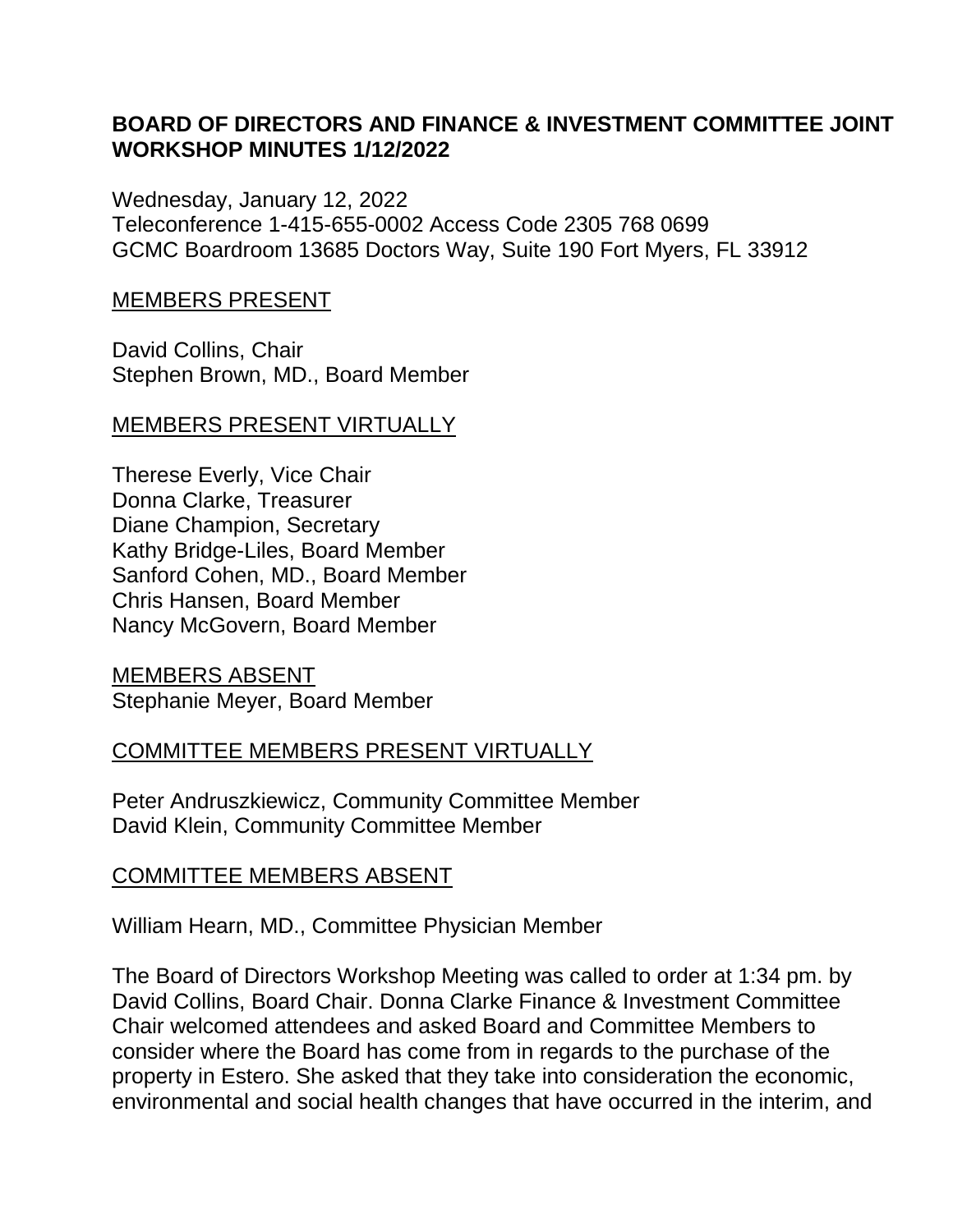# **BOARD OF DIRECTORS AND FINANCE & INVESTMENT COMMITTEE JOINT WORKSHOP MINUTES 1/12/2022**

to look into the future when deciding how best for the Board to proceed with the various options for the property being presented.

Stephen Brown, MD. arrived at 1:35 pm.

## HISTORICAL OVERVIEW OF ESTERO PROPERTY

Ben Spence, Chief Financial Officer shared an historical compilation with Board and Committee Members. Discussion ensued on best paths forward.

### OPTION 1: LEASE OF ESTERO PROPERTY

George Knott, Deputy Board Counsel explained the legal aspects and Board risks with the RFP Land Lease to a Developer. Lee Health employs a competitive award process targeted at selecting the best qualified master developer to land lease the Estero Acreage from Lee Health. This plan would use a request for proposal format to solicit proposals from interested master developers.

# OPTION 2: SELL ESTERO PROPERTY

George Knott, Deputy Board Counsel explained this option would list the property for sale after recording an appropriate restrictive covenant for the lands use.

### OPTION 3: INVESTMENT MODEL FOR ESTERO PROPERTY

George Knott Deputy Board Counsel, outlined for Board Members the process needed to transfer the property to Community Health Care Innovations, LLC, with Lee Health as the sole member, who in turn would contribute the acreage to Lee Healthcare Holding, LLC with Community Healthcare Innovations as its sole member. These companies would then be the vehicles used to participate in the proposed Investment model.

Discussion ensued about all three options. Board members asked for pro forma numbers to be created in order to assess the potential returns on investment of the lease and investment models compared to the sale of the property. Board members also asked that a chart be made listing Board concerns for each option and that the Systems concerns with each option be shown side by side to compare and contrast. It was suggested that additional information be provided